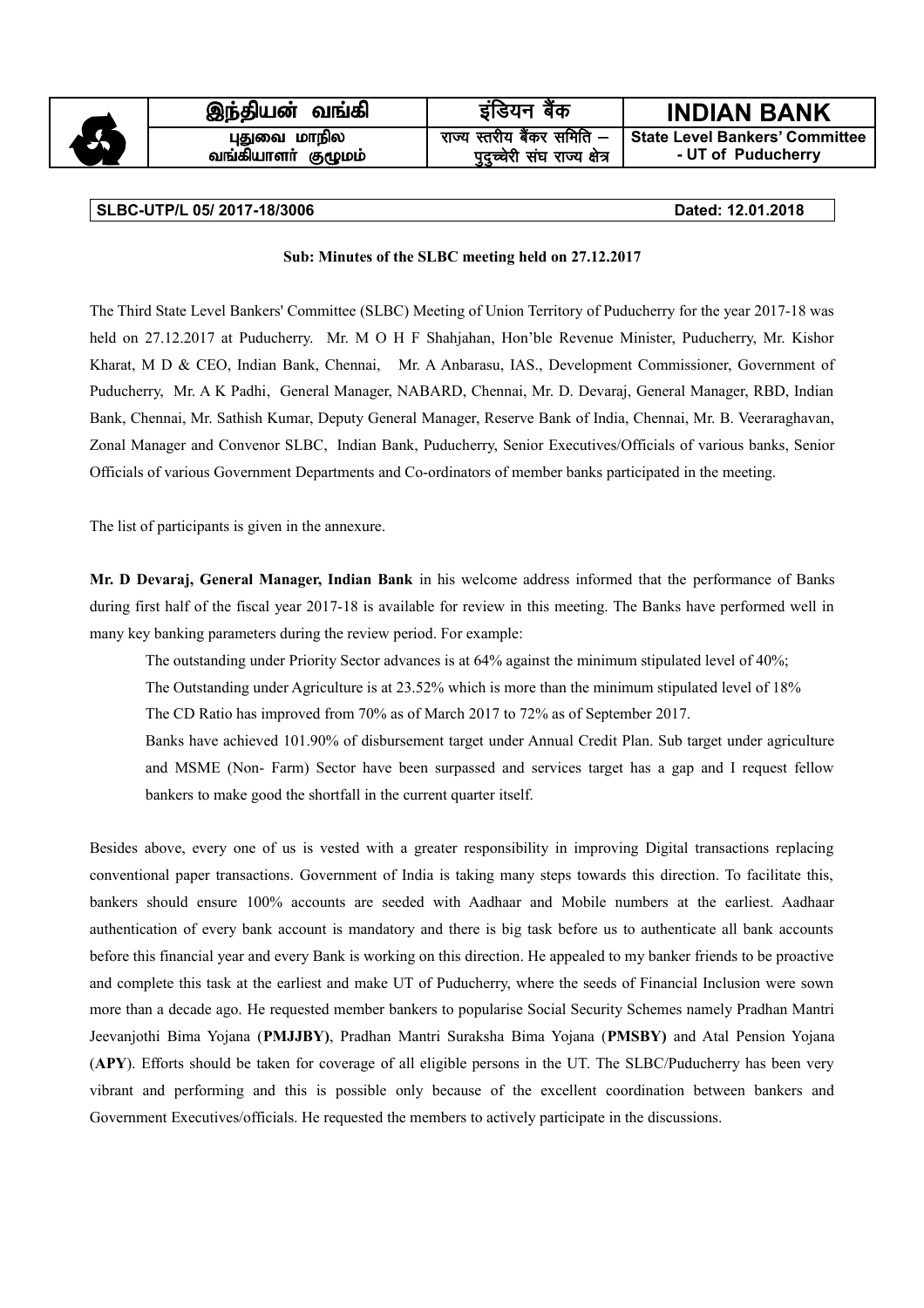**Shri Kishor Kharat, Managing Director and Chief Executive Office, Indian Bank in his presidential address** congratulated the banks in Union Territory of Puducherry for their excellent co-operation and unstinted support extended in implementing all programmes and schemes. It is such co-operation and support that has resulted in achievement of vital banking parameters such as C: D ratio being 72%, Priority sector advances being 64% against the target of 40%, Agri. advances being 23.52% against the target of 18% as mandated by RBI. The percentage is above 22% since March 2016. Weaker Sections advance is at 16.46% against the mandatory level of 10%. Advances to SC/ST under Priority sector lending has grown up from 6.12% as of March 2017 to 6.28% which is again a good sign. Lending under minority communities, has also grown from 15.26% in March 2017 to 15.40% as on September 2017.All these parameters indicate that the state continues the tradition of achieving all the mandatory targets. As on September 2017, Deposits have witnessed a YoY growth of 18.19% and advances 9.44%. The deposit growth needs compliments and growth in advances may still be improved. As prudent Bankers he hoped that the bankers in UTP will realize the need to improve the advances which is the base for the growth and development of the profitability parameters.

## **PERFORMANCE UNDER ANNUAL CREDIT PLAN**

 $\triangleright$  The overall achievement under ACP upto September is 101.90% against the target. Agriculture disbursement is 109.52% and under MSME it is 101.63%. The other priority sector achievement is 92.42% only which he expressed that it will pick up in the ensuing quarter.

#### **FINANCIAL INCLUSION**

- Puducherry always delivers better under Government sponsored programmes and has done well under Pradhan Mantri Jan Dhan Yojana (PMJDY) scheme. The AADHAAR seeding is 83%. But the AADHAAR authentication in accounts is only 40% which needs to be improved drastically. The mobile number seeding is also very important and Banks are to take these issues seriously and ensure that the guidelines of the DFS/GoI are complied with.
- He complemented Banks for organizing Mudra camps at Puducherry and Karaikal as per the GoI guidelines. All stakeholders have participated and took initiatives in the programme and showcased the schemes of the Government such as promoting digital payments, making Enrolment under social security scheme such as Pradhan Mantri Jeevan Jyothi Bima Yojana (PMJJBY), Pradhan Mantri Suraksha Bima Yojana (PMSBY), Atal Pension Yojana (APY) etc.
- It is also good to know that the Banks have disbursed 1669 Mudra loans amounting to Rs.21.23 crores on the occasion.

## **GLOBAL ECONOMY:**

Global economic environment is currently going through a positive trend in the upward business cycle led by the US, Euro Area and Japan. Advanced Economies have followed stronger fiscal expansionary policies to revive employment and improve macroeconomic fundamentals. In this scenario, IMF in its latest World Economic Outlook (WEO) suggests that global growth is poised to rise to 3.6 per cent in 2017 and to 3.7 per cent in 2018 on the back of buoyant financial markets and a long-awaited cyclical recovery in manufacturing and trade sector. Dr.Urjit R Patel, Governor, Reserve Bank of India in his address on December 7,2017 at the CAFRAL [\(Centre for Advanced Financial Research](https://www.google.co.in/url?sa=t&rct=j&q=&esrc=s&source=web&cd=8&cad=rja&uact=8&ved=0ahUKEwi4-9Xni5vYAhXKu48KHZyPC3wQFgg9MAc&url=https%3A%2F%2Fin.linkedin.com%2Fcompany%2Fcentre-for-advanced-financial-research-and-learning&usg=AOvVaw3vV1BmFzOZgnYMiwJh15YC) [and Learning\)](https://www.google.co.in/url?sa=t&rct=j&q=&esrc=s&source=web&cd=8&cad=rja&uact=8&ved=0ahUKEwi4-9Xni5vYAhXKu48KHZyPC3wQFgg9MAc&url=https%3A%2F%2Fin.linkedin.com%2Fcompany%2Fcentre-for-advanced-financial-research-and-learning&usg=AOvVaw3vV1BmFzOZgnYMiwJh15YC) Conference informed that "In India, an eventful 2017 is drawing to a close with important transformations in place, viz., demonetization of high value currency notes; introduction of a goods and services tax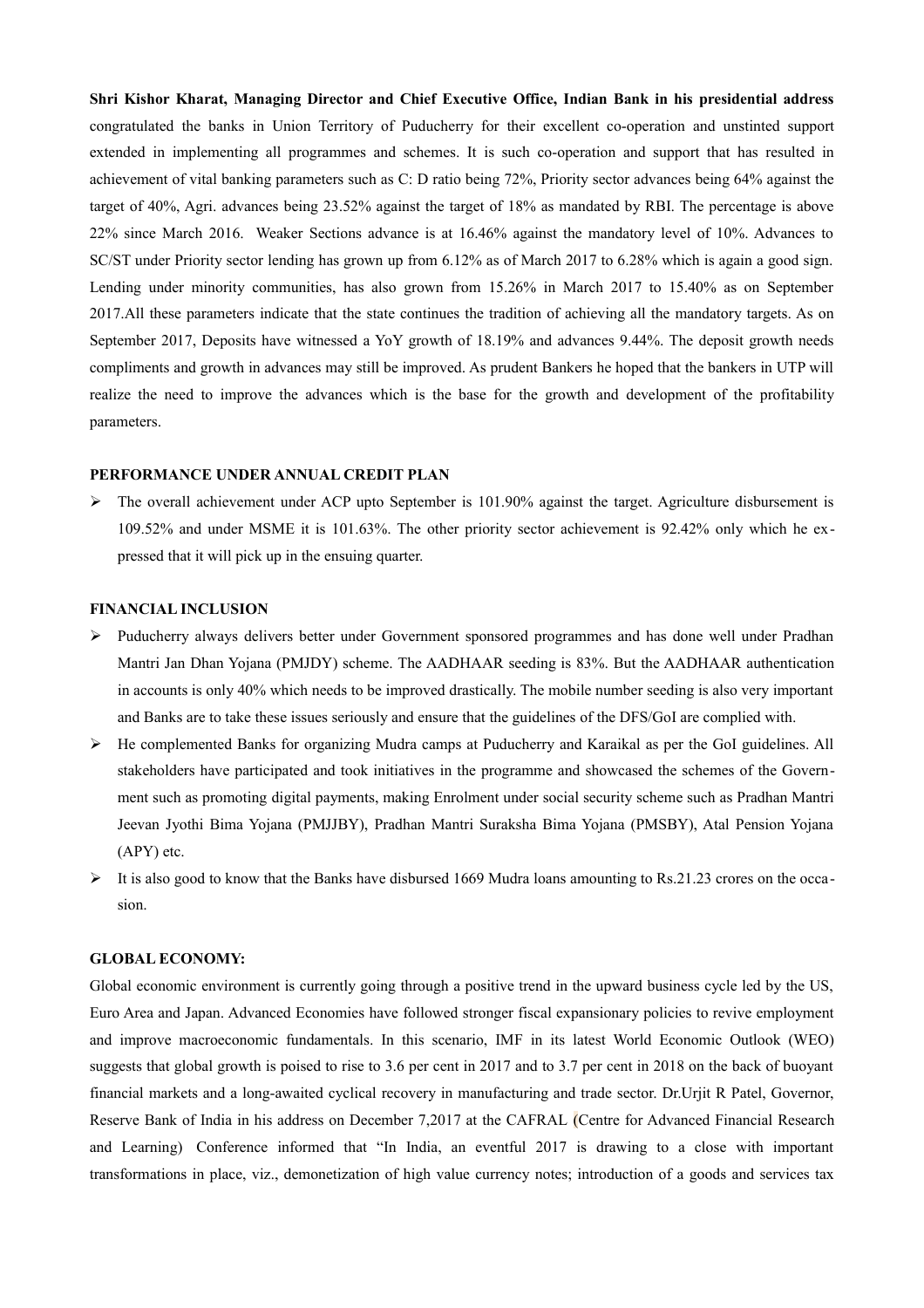(GST) regime; the Insolvency and Bankruptcy Code (IBC); promulgation of the Banking Regulation (Amendment) Act and a recapitalization plan for government-owned banks. These key changes mould India's financial sector landscape.

## **INDIAN ECONOMY:**

In **India**, GDP growth momentum is expected to increase upto 7.4 per cent in 2018. Much of Indian investment like growth-enhancing infrastructure projects is routed through banks. Bank credit growth has recently hit multi-decade lows. But that's hardly the only problem. The off take of funds by the industry, service and trade sectors is also low compounding the issue. The favorable climate for investment in the UTP under able leadership of the Honorable Chief Minister may be taken advantage of to enhance lending and to reach greater heights in this part of the country.

Barring some initial glitches in implementing GST, in the medium-term and long-term, it is expected to boost competitiveness and performance in India's manufacturing sector. Multiple indirect taxes have also increased the administrative costs for manufacturers and distributors and with GST in place, it will reduce the compliance burden and the sector will grow more strongly. Let all our Banker friends utilize this opportunity. Government of India has recently announced recapitalization plan, the NPA of banks will be taken care by the recapitalization plan of Government of India. There will be improvement this year itself due to various plans of RBI. Because of GST the transactions will be registered and new opportunities will be available to the banks to bring various organizations under their fold.

He observed that the Bankers and the Government agencies operating in the Union Territory of Puducherry have always been cooperative, enthusiastic, proactive and delivered their best always. He expressed that the banker friends operating in this region will ever be willing to walk that extra mile to excel in their work and help the SLBC, Puducherry in achieving the expectation of the Government and other regulatory bodies in implementing all development related schemes.

**Mr. M O H F Shahjahan Hon'ble Revenue Minister, Government of Puducherry** in his speech informed that banks play an important role in development of the country. The GDP was at 9% earlier but due to demonetization and other policy decision the same has come down to 6.5% but it is slowly picking up. Indian economy was stable when other countries were deteriorating. India is a safe investment country and lot of multinationals are coming and investing in infrastructure projects. Puducherry is a growing state and the GDP is placed at 10.5% and is also better placed in other parameters. The literacy rate is at 97% which is next to Kerala. Major part of budget is also allocated for education and other developmental activities. The population is 12 lakhs and there are 11 medical colleges, 20 engineering colleges, 15 arts and science colleges. Each village has a school and Puducherry is an education hub. Puducherry is a small state and availability of land is a major problem.

The Industrial Policy introduced recently is considered as best by CII and provides competition. Due to limited availability of land mega industries are not encouraged and strives for more labour intensive industry which provides employment to the population as Puducherry has quality manpower. IT Policy has been launched recently. Puducherry is an alternate IT destination for Chennai and Bangalore. Puducherry has French connection and people from France are willing to invest in IT industry to cater to the needs of their country. Government cannot give employment to everyone. To encourage people to start new venture Innovation café is launched in Puducherry for the first time in the country. Where people are guided, counseled and helped to start new projects. Youth who have modern ideas can register in these innovation cafes and hand holding is done to these people to come up in life and provide employment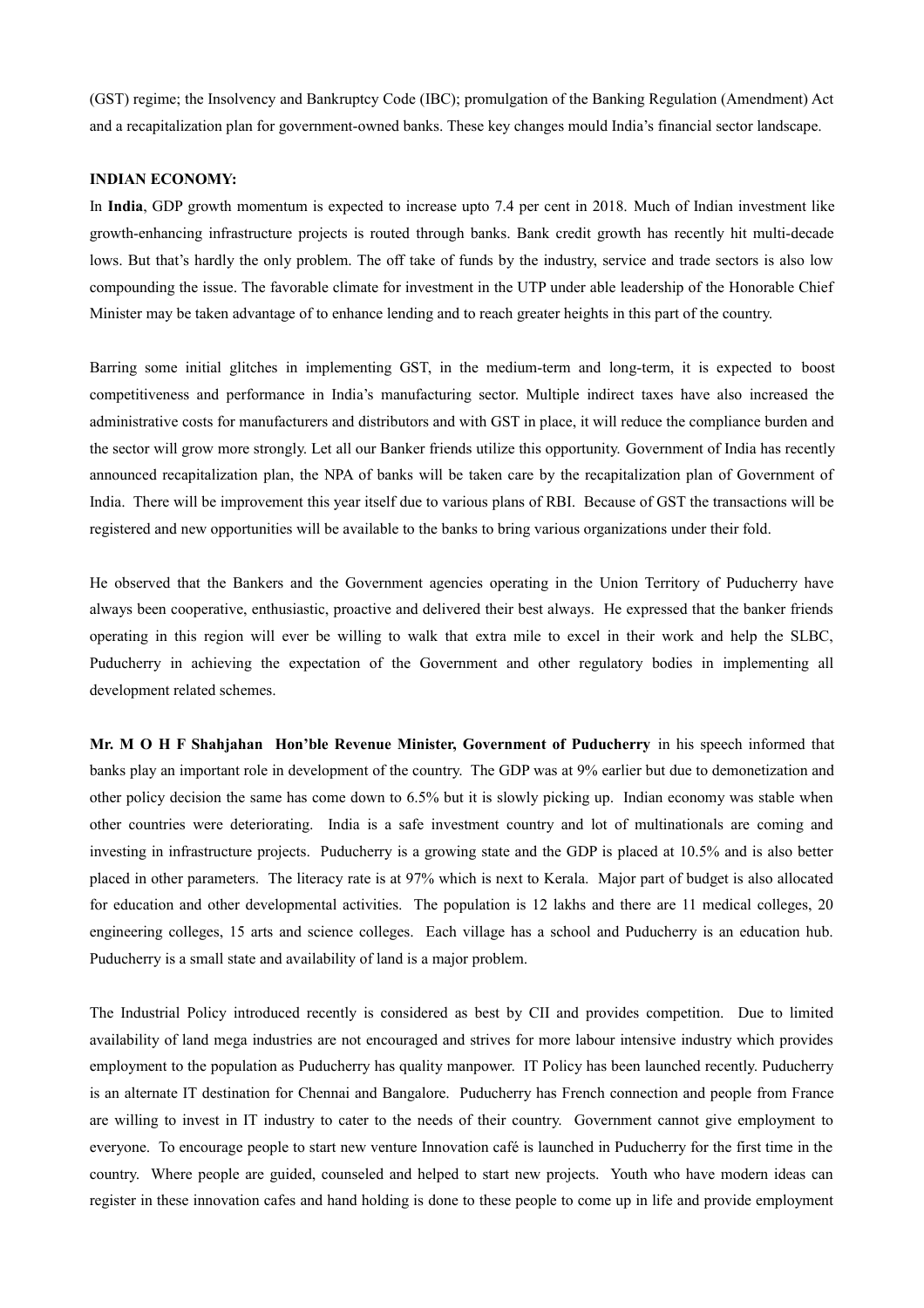to others. Banks have a major role to play as there is good scope for financing these new projects. These small ventures create jobs and help is reducing unemployment. Khadhicraft was earning only very little profits and due to turn around plan earnings have been increased and to reach the un-reached 4 new zonal offices have been opened in rural areas. These offices provide the unemployed youth with hand holding support to apply for self employment ventures. Joint Liability Groups will be formed for adequate finance of projects. Khadhi is providing platform for online marketing of the products of entrepreneurs of villages.

Another area in which banks have to concentrate is loans to minorities. Awareness of availability of loans is to be provided to minorities, Banks can tie-up with WAKF board and churches for providing loans to minority community. Banks can visit these places and organize meeting to provide details of the available facilities. As minority community people are close knit to churches and mosques the repayment can also be ensured. Providing adequate and timely credit will uplift these people and also have multiplier affect by bring into banking fold more people of this communities. Banks should also start consultancy and marketing services to help the borrowers. Banks play important role in development of the people they have to bring out new innovative area specific schemes to fund the youth in new ventures and also ensure proper repayment through profit. Joint liability concept will be helpful in these areas. He requested banks to continue their role in development of Puducherry.

**Shri Kishor Kharat, Managing Director and Chief Executive Officer, Indian Bank** informed that innovation café will improve and encourage startups and he assured that banks will actively participate in financing new ventures and also improve their role in financing minority and SC/ST beneficiaries. Banks will also join the online platform of Khadhicraft and the recent successful conduct of Mudra campaign has also provided the required inputs to the people to readily approach the banks for support in their development.

**Mr Sathish Kumar, Deputy General Manager, Reserve Bank of India** in his address highlighted that the Monetary Policy Committee (MPC) in its Fifth Bi-Monthly Monetary Policy Statement for the year 2017-18, on December 6, 2017, had decided to keep the policy repo rate under the liquidity adjustment facility (LAF) unchanged at 6.00 per cent. Consequently, the reverse repo rate under the LAF at 5.75 per cent and the marginal standing facility (MSF) rate and the Bank Rate are at 6.25 per cent also remained unchanged. RBI has issued a circular on Interest Subvention scheme to Women SHGs. Interest subvention up to 5.5% is provided to Banks, provided they extend credit to Women SHGs  $(a)$ 7%. Further an additional Interest Subvention of 3% is available for prompt repayment by the Women SHGs, in the notified 250 districts. The circular in respect of RRBs and Co-operative banks will be issued by NABARD.

Through the recent circular some more guidelines on Banking Facility for Senior Citizens and Differently-abled Persons were issued regarding dedicated counters for Senior Citizens/Differently-abled persons, ease of submitting Life Certificates, automatic conversion of accounts to Senior Citizen status, door step banking, facilities to visually impaired customers, etc. RBI has examined the usage of Udyog Aadhaar Memorandum (UAM) as a KYC DOCUMENT and had concluded that UAM shall not be taken as a KYC document for opening current account as it is only a self declaration. FLCs and the rural branches have not conducted the FL Camps and submitted the reports as mandated by RBI. All Banks and lead bank should ensure the conduct of required number of such camps and report it to RBI, Chennai within the prescribed timeline. The achievement of investment credit under agriculture and allied activities was much below the target and banks to lend more during the ensuing quarter to achieve the target.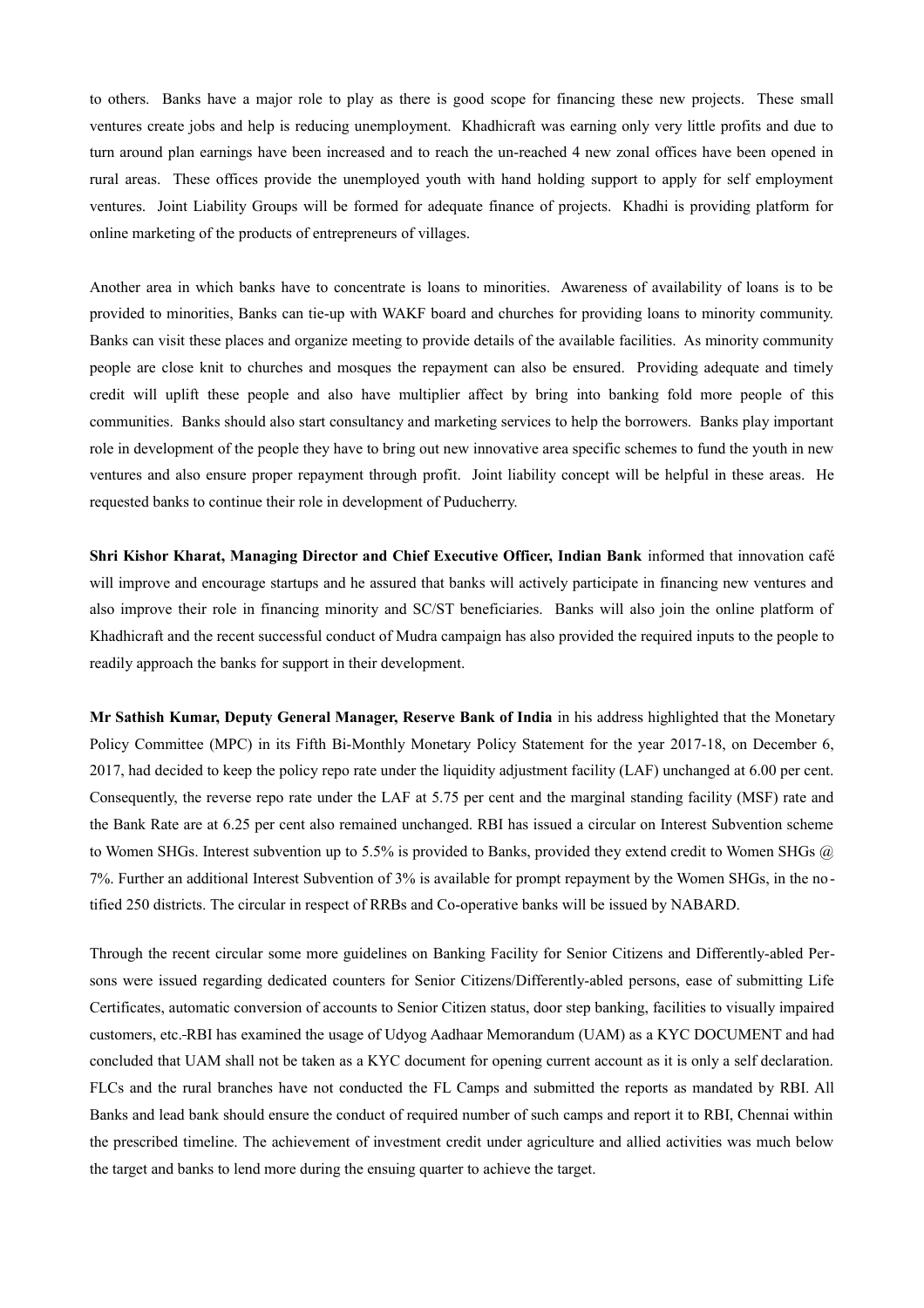**Shri A Anbarasu I A S, Development Commissioner, Government of Puducherry in** his address informed that Hon'ble Minister has outlined that policies of the Government to promote entrepreneurship. Youth power is important and year 2017 witness youth quake and is shaping the social and cultural climate of the world including India. Young people are joining the banks and banks also have a good role to play in development of youth as entrepreneur. Organic farming activity is also being developed in Puducherry and banks have an important role in these schemes. Tourism is an important activity in Puducherry and new areas for development to improve the tourist inflow are to be identified. Housing sector is also developing and PMAY scheme is being implemented for the benefit of the poor people. There is a proposal to bring private partnership in development of Government lands. Puducherry is a very small state and banks are performing well and exceeding the targets. CD ratio is more than 70% against the National average of 60%. The targets under priority sector, agriculture etc. are also above the benchmark. There is still scope for improvement and banks and Government have to work in this direction to fulfill the aspirations of the youth which will benefit all concerned.

**Mr. A K Padhi, General Manager, NABARD, Chennai** in his address congratulated all the banks for their achievements in various sectors. He informed that main area of concern is percentage of term loan under Agriculture which is below 10% against the national average of 23%. In view of the availability of various schemes under farm mechanization, horticulture, allied activities etc., it is expected that the achievement of the banks should be around 30% of the total lending to agriculture. NABARD is planning to launch area development schemes in UT of Puducherry and banks have a very important role to play. Government of India plan to improve the farmers' income and double the same by 2022 can only be met by increase in investment credit activity. Banks have to put in more efforts in this direction. NABARD will be certainly helping the banks in formulating really workable area specific schemes that can be implemented with the co-operation of the Government. In Puducherry digitization of records of SHGs is being taken up through E Sakthi project and in the first phase DRDA groups details have been digitalized. As per the information there are more than 20000 SHG accounts in UT of Puducherry. The co-operation of all the banks is solicited to complete the SHGs formed by NGOs so that they can be benefited in proper identification of groups and ensure timely and adequate lending. Private Sector banks are also requested to provide the details of all the SHG so as to ensure complete digitalization of records. Banks to provide credit to atleast 200 Joint Liability Groups in UTP. NABARD is providing grant for formation of JLGs. Government Sponsored Schemes being implemented through NABARD are good scope for lending under investment credit. For some schemes subsidy is also available. NABARD is also planning to encourage soil testing labs in rural areas. Banks have to port the details in the dedicated portal developed for this purpose and the subsidy would be provided to be beneficiary subject to availability of the same through Government budget allocation. Aadhaar seeding is mandatory field in this portal. As per Government directive Aadhaar linkage is mandatory for claim of subsidy. He requested banks to ensure the same. Banks are also requested to cover all the farmers growing notified crops in notified area under the insurance schemes.

**Mr. B Veeraraghavan,** Deputy General Manager and SLBC Convenor presented the agenda items for discussion

#### **AGENDA: 1 Confirmation of minutes of the SLBC Meeting held on 08.09.2017**

The minutes of the SLBC meeting held on 08.09.2017 was confirmed by the forum.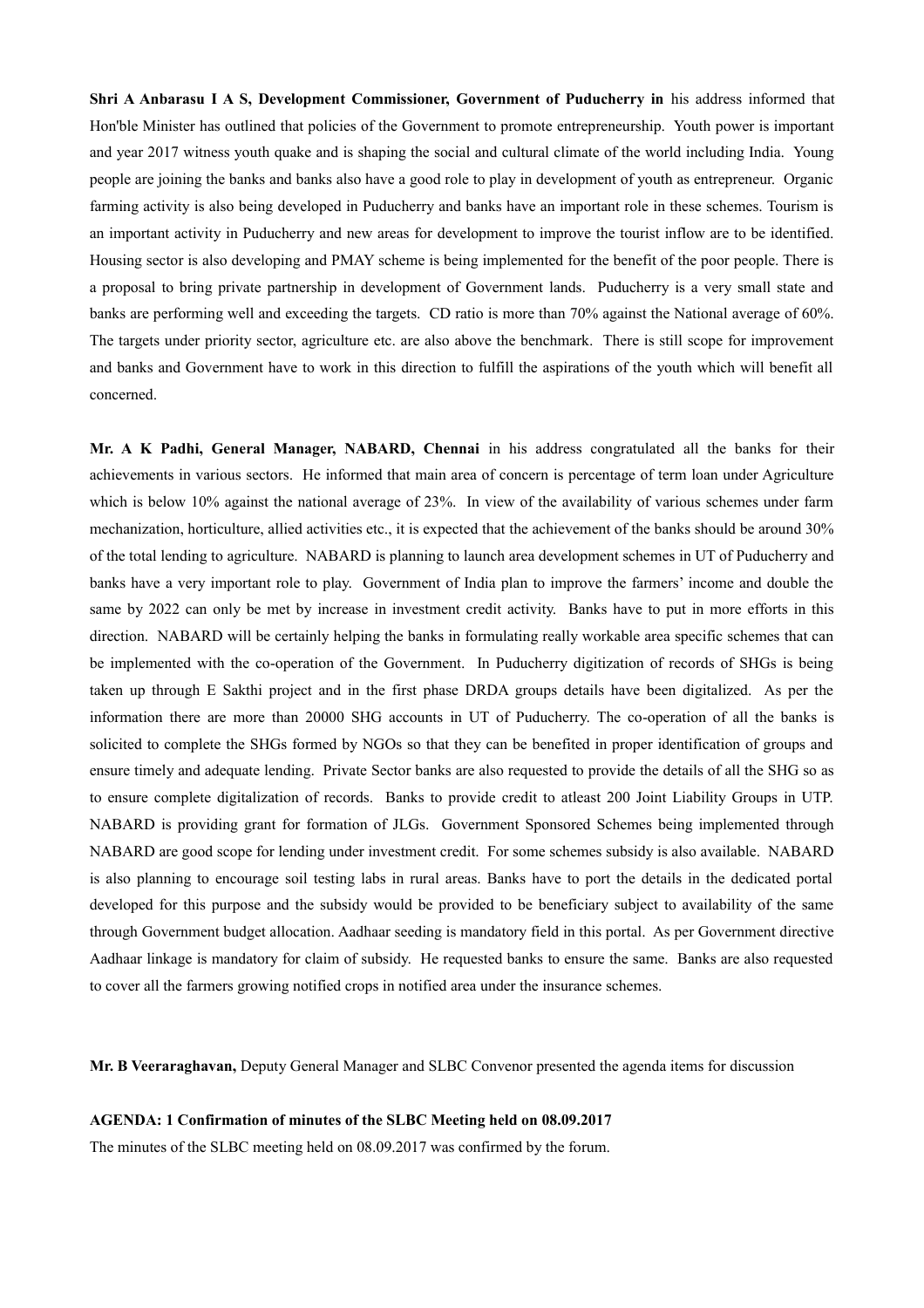#### **AGENDA: 2 Review of follow up action taken on the decisions of the earlier meeting**

## **2.1. DRDA-Allotment of Land for Indian Bank Self Employment Training Institute (INDSETI).**

The forum was informed that the issue was regularly pursued by INDSETI Director/Lead Bank. It has been informed that the allotment of the land is finalised. The necessary papers have been placed and cleared by the Council of Ministers and the allotment order will be made shortly. Land is identified and joint inspection completed. Re-survey made and final allotment is expected by the end of this month as reported by Director, DRDA.

(Action – DRDA, INDSETI)

## **AGENDA: 3 – New Issues**

## **3.1 Banking Facilities to Senior Citizens**

The Convenor informed the forum of the recent circular by Reserve Bank of India issued as per Paragraph 8 of State ment on Developmental and Regulatory Policies, as a part of Fourth Bi-monthly Monetary Policy Statement 2017-18 have set forth some guidelines to be followed by Banks for meeting the needs of senior citizens and differently-abled persons so that they are able to avail of banking services without any difficulty. As per the policy banks are to provide dedicated Counters/preference to Senior Citizens, Differently-abled persons, facility to submit life certificate with ease, provision of cheque book facility, and Automatic conversion of status of accounts. Banks should also provide additional facility to visually impaired customers. Senior citizens should also file forms 15G/H without any difficulty. Banks also should ensure Door Step Banking. All the banks are requested to implement the same by 31.12.2017. The details of progress made in this regard may be informed to Lead Bank.

(Action – All banks)

## **3.2 Acceptance of Entrepreneur's Udyog Aadhaar Memorandum (UAM) of MSMEs for opening of Current Account by Banks**

Attention of members were drawn to discussion in the SLBC meeting held on 09.06.2017 under Agenda 3.1 the issue of acceptance of online UAM as a valid document for opening of current account of MSMEs by banks now after careful examination of the issue and subsequent developments Reserve Bank of India has clarified that UAM has not been enumerated in the list of documents required for opening bank accounts under the provision of PML rules. Since, UAM is filed on a self-declaration basis and there is no system to verify the authenticity of the details submitted by the applicant, there are no plans for inclusion of UAM in the list of prescribed documents. All the members are requested to be guided by the same.

(Action – DRDA &All banks)

#### **3.3 Action Points of the meeting of Chiefs of Priority Sector of Schedule Commercial Banks held on 27.09.2017**

The forum was informed of the following action points emerged during the meeting of chiefs of priority sector of scheduled commercial banks conducted by NABARD. The two flagship schemes of GOI Viz., PMFBY & ISS are being put on online portal from 01.04.2018 onwards to enable DBT. To enable this all Banks to expedite submission of the granular data including category of farmers, SC/ST, KCC details, land details etc for further action by MOF. Banks should ensure accuracy in reporting of data to NABARD as the same is being provided to Government of India for enabling policy decisions. Banks are requested to ensure 100% seeding of Aadhaar with bank accounts of farmers.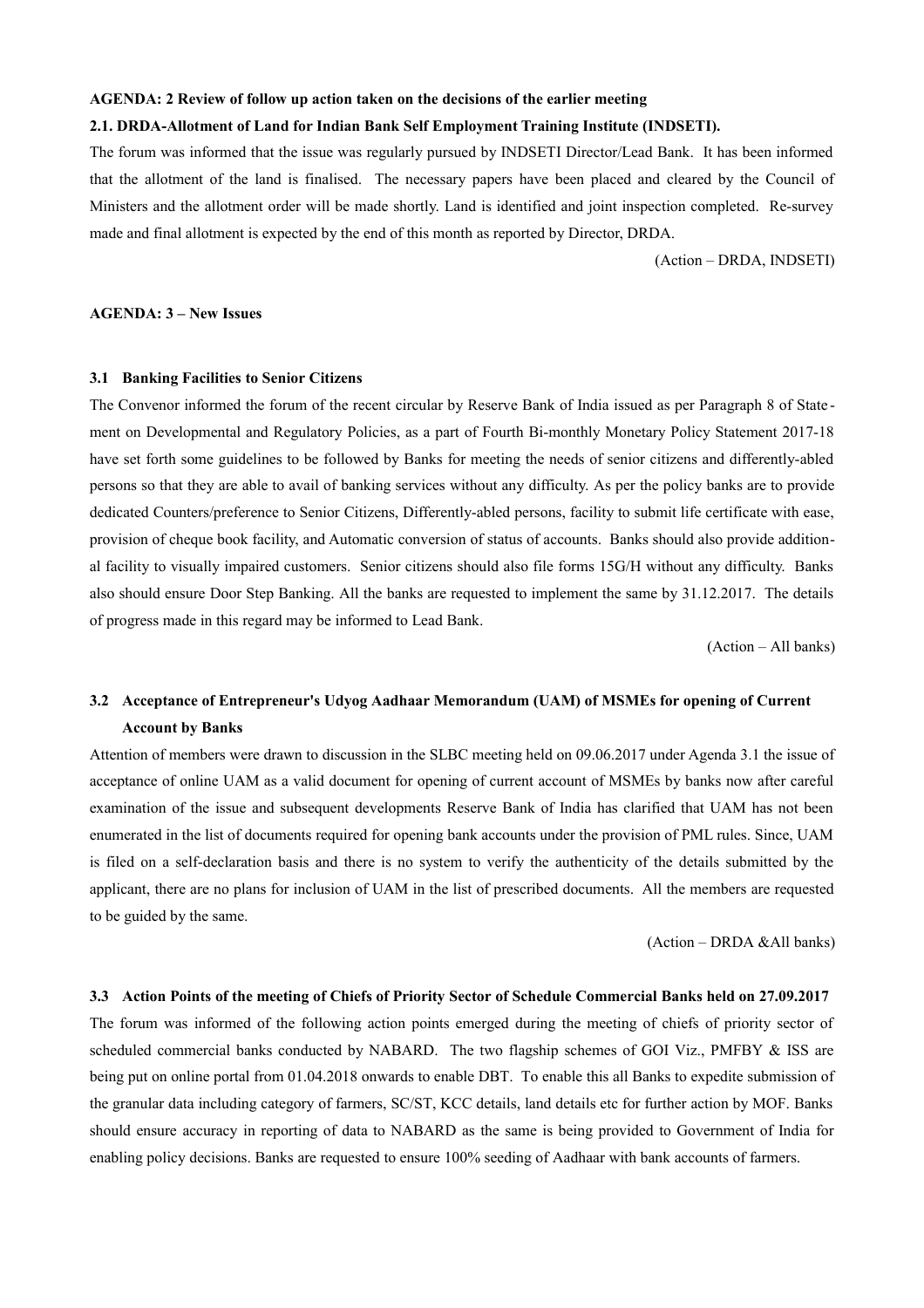Banks should strive hard for initiation and increased usage of Rupay KCC by the farmers for increasing cashless transactions. As crop loans are sub-vented credit (involving resources), banks should ensure that the branches strictly adhere to the Scale of Finance while financing crop loans. Banks should strive for enhanced financial inclusion as it would enable enhanced contribution to the GDP by wider sections of the population. Banks are requested to increase their direct lending to ensure better monitoring in creation of capital assets. Banks are also to increase financing projects which contribute to water efficiency. In view of the dwindling land holdings, FPOs are the best alternative to make agriculture more viable. As FPOs are legal entities and professionally managed banks should exploit the business potential. Banks should increasingly finance SHGs. The branches are to be provided with access to E-Sakthi portal which will enable them to tap the potential available in their area of operation. Area development schemes for each district are to be prepared and implementation of the same is to be closely monitored.

(Action – All banks)

## **3.4 Rationalisation of Branch Authorisation Policy – Revision of Guidelines.**

The Convenor informed that as per the revised guidelines of Reserve Bank of India Rationalizing Branch Authorization Policy Banks need not obtain prior permission of SLBC for identifying a centre. In case of more than one bank identify the same Un-banked Rural Centre(URC) to open Banking outlet (BO) at the same time SLBC in co-ordinated manner allot the centre to particular bank. With regard to rural (Tier 5 and 6) centre if a full fledged "brick and mortar" branch is opened in the centre which is already served by a fixed point BC outlet then the same can be taken as equivalent to opening of "Banking outlet" in URC. If a Banking outlet is opened where the centre is served by only a banking outlet of a payment bank then the same can be treated a equivalent to opening of "Banking outlet" in URC. In UTP all rural centre are served by banking outlet (either branch or BC)

## **3.5 Pradhan Mantri Awas Yojana (PMAY)**

The forum was informed that as per the recent amendments made to PMAY the time period of implementation has been extended upto 31.03.2019 from 31.12.2017 and also the carpet area of MIG I and MIG II has been increased to 120 square meters and 150 square meters respectively in order to enable the middle income group to access the benefits of the interest subsidy scheme. Banks are requested to cover all the eligible beneficiaries in the CLSS scheme and inform the details to Lead Bank regarding list of Housing Loans sanctioned from 01.01.2017. As per the information received so far 202 beneficiaries have been covered under CLSS by member banks in UTP.

(Action – All banks)

# **3.6 Pradhan Mantri Awas Yojana (PMAY) – Launching of new model scheme in UTP – PMAY-Pondy Plus – EWS/LIG – BL Scheme**

The forum was informed of the salient features of proposed new model scheme under PMAY specially aimed at EWS/LIG beneficiaries who have been identified by Government for providing grant assistance for construction of individual homes under PMAY. Under the scheme Government of Puducherry collects applications from the eligible beneficiaries. The same is scrutinized, processed and work order is issued by the department concerned. The project cost of the each house is about Rs. 4.22 lakhs and of which, Rs.2.00 lakhs will be given as grant assistance from Government. The bank loan component will be Rs. 1.00 to 2.00 lakhs as per the requirement and capacity of the individuals.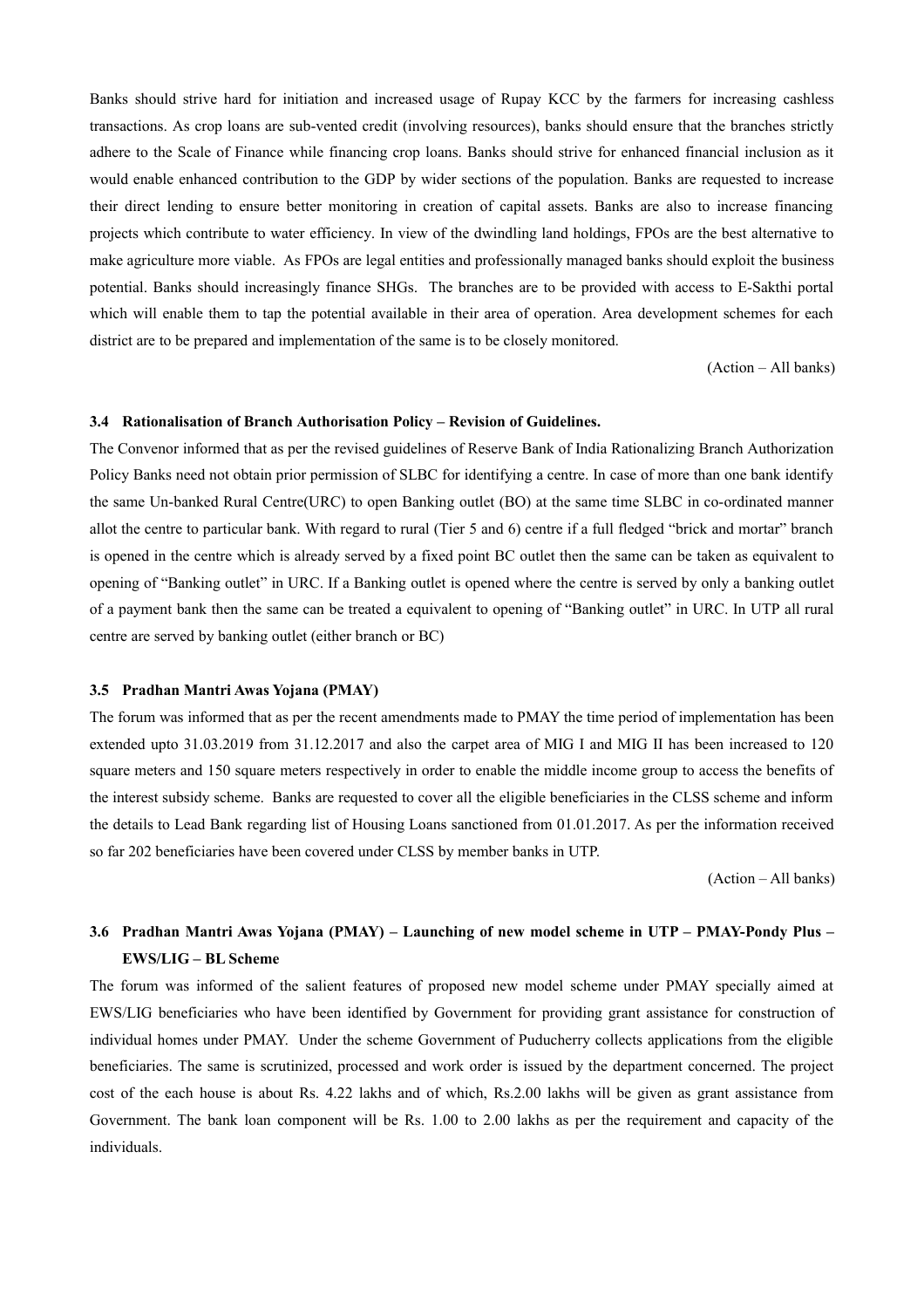A common application for Housing loan will be devised based on the existing housing loan application for processing at the bank level. The application will be collected by the Dept. and sent to the Lead Bank for forwarding to the Major implementing banks for follow up. The female member of the family is to be included as first applicant. The income certificate will be provided by the concerned Government Department and as per PMAY norms self-declaration of income is also sufficient. The PPA approval and plan approval is exempted and a letter to that effect will be provided by the Government side. As per available information, about 75% of the applicants are having original Title deeds of the plot and remaining people will have Pattas which will be produced to the financing bank for creation of EM & MOD charges. An affidavit from the individual will be obtained for depositing title deeds, creating EM and authorizing the banks to credit the Govt. assistance of Rs. 2.00 lakhs into their a/c s (which will be disbursed in 3 stages, after ensuring the level of construction and will be synchronized with bank loan disbursement) and also to appropriate the II & III stage grant assistance from Govt. towards loan repayment, in case of default from the beneficiary.

Govt. will help in recovery of EMIs, will form a recovery committee involving Thasildar, Govt. dept. and banker for smooth implementation of the scheme and Revenue Recovery Act will also be enforced, if need be. Rate of Interest will be 8.30% to 9.50% as per the banks Housing loan lending rates. The bank loan will be recovered in 36 to 60 EMIs depending on the individual income level. No separate Engineer Valuation Report is required. The scheme was discussed in the core committee meeting held on 30.11.2017 in which representatives of Indian Bank, Indian Overseas Bank, State Bank of India, Canara Bank, Pudhuvai Bharathiar Grama Bank and Bank of India participated. All the banks in UT of Puducherry are requested to participate in the PMAY –Pondy Plus scheme to full fill the Government of India and Puducherry Administration's initiative to provide housing to all needy persons in UTP so as to make it a model State in India.

The scheme renamed as **PMAY-Puduvai Plus** was approved by the forum and Government was requested to take steps to frame guidelines and start implementation of the scheme. Banks were requested to extent their fullest co-operation. (Action – PMAY implementing department and all banks)

#### **AGENDA: 4. Pradhan Mantri MUDRA Yojana (PMMY) & Stand-up India Scheme**

Banks in Union territory of Puducherry have been providing loans for starting self employment enterprises under appropriate scheme of MUDRA. As per the details available in Mudra Portal banks part of SLBC have disbursed an amount of Rs. 179.66 crores as on 01.12.2017 as against the annual target of Rs.208 crores which amount to 86% of the target. All the banks are requested to provide timely and adequate assistance to such candidates depending on their needs and eligibility and take all possible steps to surpass the target. The details of achievements are to be informed to Lead Bank periodically. The overall achievement in UTP as per MUDRA website is Rs.472.86 crores (including MFI & NBFCs)

Under Stand up India Programme (SUIP) banks have sanctioned loans to 86 borrowers as against the target of 526. The banks have to immediately upload the details of sanctions in the portal so as to ensure improved performance as only the data available in the portal would be taken into consideration by Government of India.

(Action – All banks)

The forum was informed of the conduct of Mudra Promotion Campaign at Puducherry on 12.10.2017 as per direction of Government of India to promote Mudra loans, financial inclusion schemes and digital payment methods to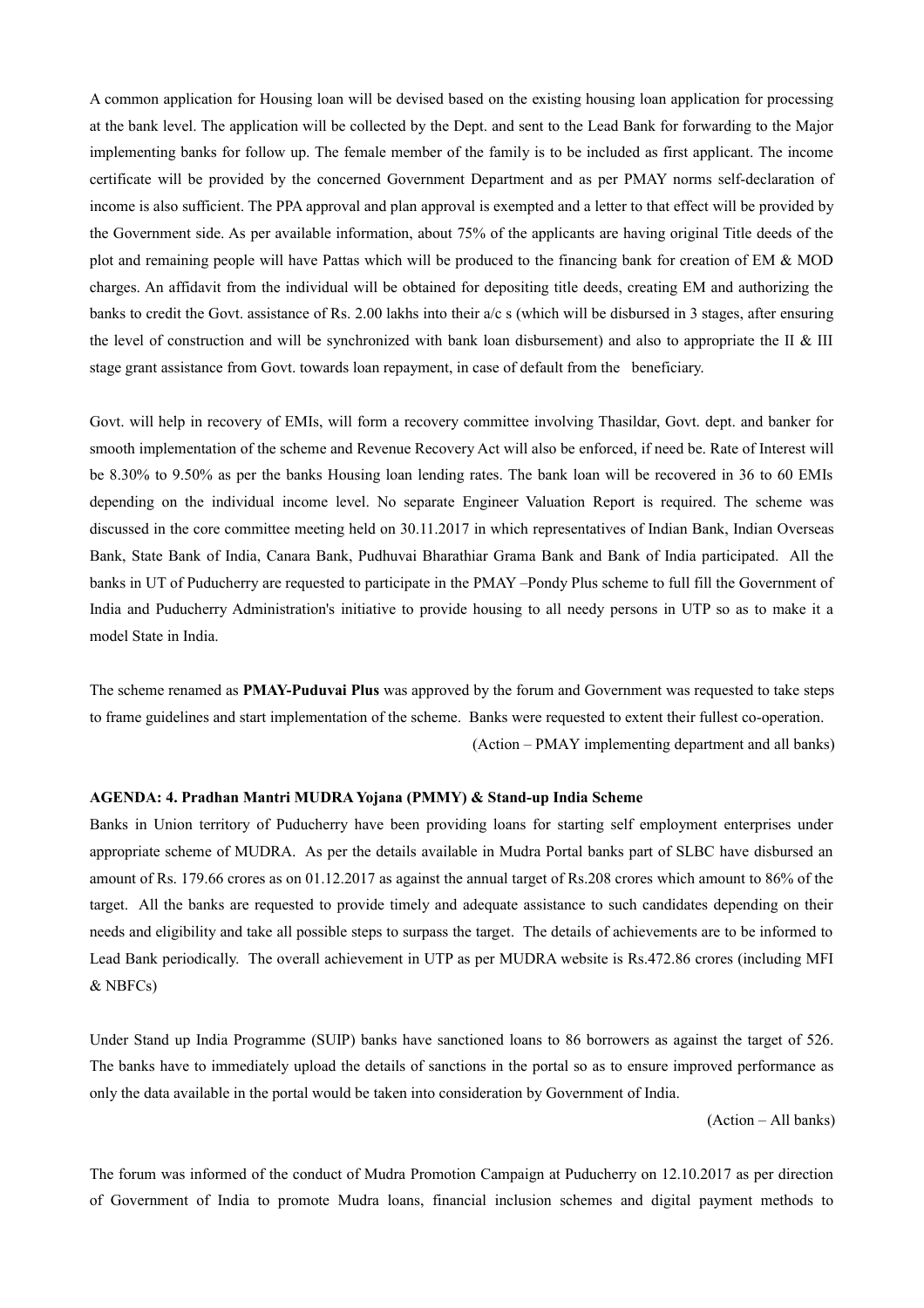encourage consumers and merchants to increasingly shift to these payment modes which was attended by High level dignitaries. The forum was also informed of the similar campaign organised at Karaikal. During the campaigns various activities as per the Standard Operating Procedure which was informed by Government of India were carried out including presentation of success stories of beneficiaries of Mudra and Stand-up India loans. Live demonstration of downloading of BHIM app and transaction between them through BHIM app for very small purchase was done on the occasion. Stalls were put-up with SLBC members and various modes of digital transactions were also demonstrated. Aadhaar enrollment and updation facility was also provided by UIDAI.

NPCI provided awareness and facilitation of digital transactions for the visitors. Awareness regarding products of NPCI, NABARD, LIC, General Insurance, PMAY and swatch Bharat mission etc were provided to the visitors during the campaign. Loan distribution and enrollment under various schemes and other facilities were also provided to the people. During the campaign period banks in UTP have disbursed 1669 Mudra loans amounting to Rs.21.23 crores and 6 Stand-up India loans amounting to Rs.1.32 crores. Necessary awareness was created during the campaign which would help in branches to reach the targets for the current year.

## **AGENDA: 5 – PMJDY & DBT**

The forum was informed that under Pradhan Mantri Jan Dhan Yojana (PMJDY) Banks continue to open accounts to new members of the households. While opening new accounts Aadhaar and Mobile numbers are to be simultaneously seeded to the accounts. The Aadhaar is to be authenticated and facility for the same is to be set up by the banks. Aadhaar seeding and mobile seeding will facilitate transfer of DBT benefits and also help in furtherance of digital payment and transactions in the account.

In addition to identified Central Government Schemes DBT is also implemented for payment of old age pension and banks have been requested by the UT Government to ensure Payment of the Old Age pension amount to the beneficiaries at their place within reasonable period. So far 95 BCs have been engaged in UT of Puducherry and based on the necessity banks are requested to take immediate steps to identify and engage more BCs to cover entire OAP beneficiaries' as requested by the Government of Puducherry. The updated details regarding BCs engaged by the banks are to be sent to Lead Bank. Banks were requested to send the details of pension paid to the beneficiary to lead bank to submit the consolidated claim to Government of Puducherry for payment of the eligible commission.

(Action – All banks)

#### **AGENDA: 6 – Enrollment under 3 Social Security Schemes**

The forum was informed of the latest position of enrolment under PMJJBY, PMSBY and APY and were requested to continue their efforts to enroll the maximum beneficiaries under these 3 social security schemes. With regard to APY various campaigns are being conducted by PFRDA to bring at least 2% of eligible Indian population under APY ambit. Banks in UTP are also actively participating in the campaigns.

(Action – All banks)

#### **Agenda 7 - FINANCIAL LITERACY AND TRAINING**

The convener informed the members that FLCC from 28.03.2009 to September 2017 has provided indoor counselling services to 8443 clients. Reserve Bank of India has informed that as per the Financial Literacy policy Financial Literacy Centres (FLCs) are to conduct 2 camps per month on "Going Digital" especially UPI  $&$  \*99# (USSD) FLC has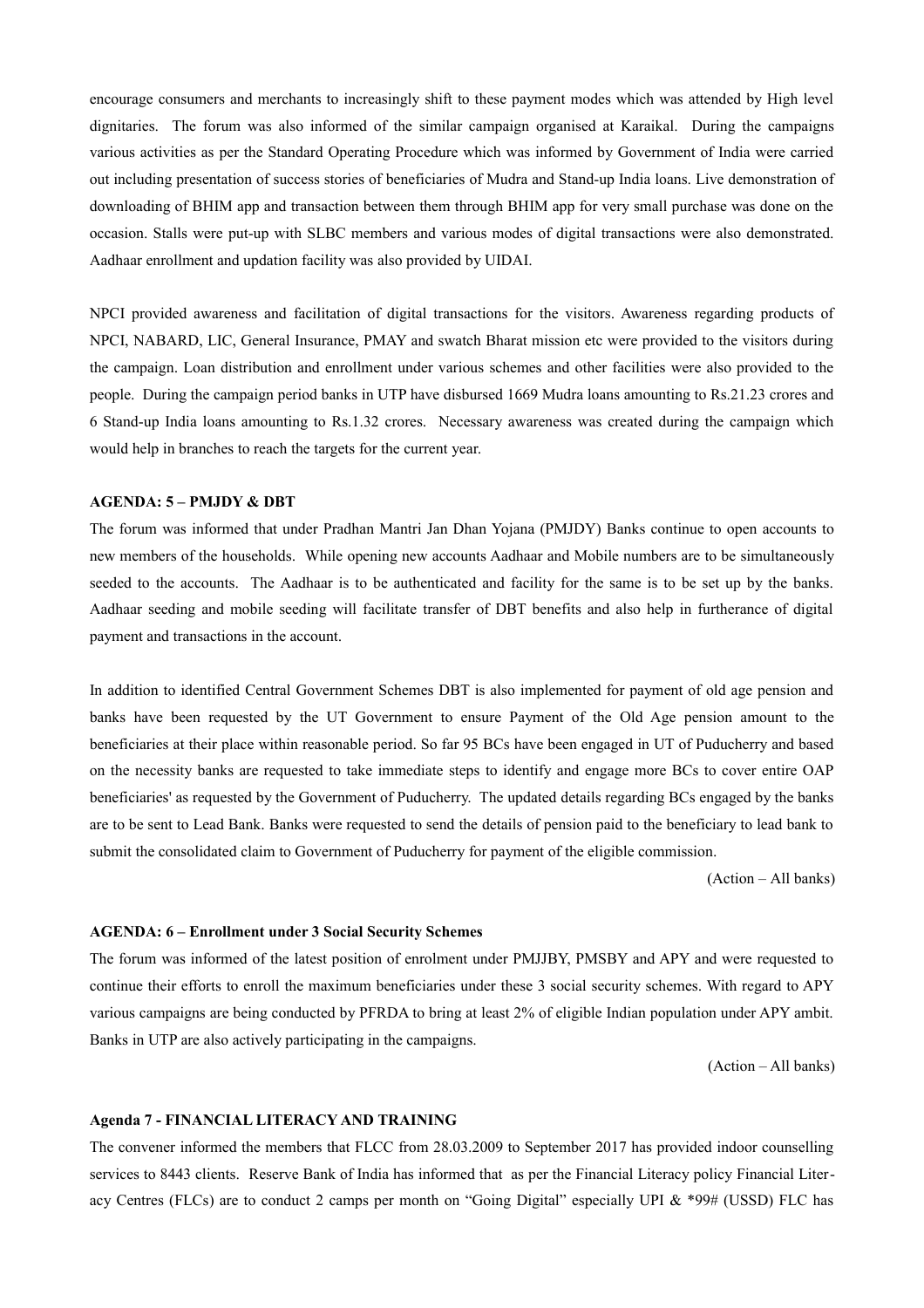conducted 10 camps on this subject upto September 2017. FLC also should conduct 5 camps per month to specific target group. As against the target of 30 camps for the first half year FLC has conducted 28 camps and the shortfall has been completed in the current quarter.

All the rural branches are to conduct minimum one camp per month. In UT of Puducherry 61 rural branches have conducted 213 camps in their service area during the first 6 months. All the rural branches are requested to conduct more camps as per the target during the current and forthcoming quarter. The counsellor of FLC also participates in various financial literacy campaigns. The developments in Digital Payments are also been included in the financial literacy programmes. INDSETI has conducted 186 trainings in which 5046 candidates have been trained. All the members were requested to fully utilise these facilities.

(Action –FLC, INDSETI & All banks)

## **Agenda 8 - Review of performance of Banks in U.T. of Puducherry**

As at the end of September 2017, there are 268 bank branches in UTP covering 42 banks. 2 new small finance banks viz. Suryoday and Ujjivan have started operation during the quarter. During the first half Bank of India, Axis Bank and Karur Vysya Bank have also opened one branch each. Per branch population for UTP works out to 4657 and for Karaikal it is still less at 4004. The position of deposit and Advances as on September 2017 is at Rs.15155.36 Crores and Rs.10882.21 Crores respectively. Growth in deposit was 3.35% and advances were 6.18% over March 2017. CD Ratio of UT has increased to 72% as on September 2017. Banks were requested to speed up their lending so to improve the CD ratio.

## **AGENDA 9 - Review of Performance under Annual Credit Plan 2017-18**

The aggregate Credit disbursement during the first half of the year 2017-18 amounted to Rs.1346.76 Crores against the target of Rs. 1321.62 crores, which is 101.90% achievement. The achievement under agriculture is 109.52%. All the banks were requested to lend more OPS to compensate the shortfall of the previous quarter in the current quarter.

(Action – All banks)

#### **Agenda 10** - **Flow of Credit to Agriculture**

The Yearly target for agricultural credit by banks is Rs.1162.63 crores to 119810 accounts. During the first half of 2017-18, banks have disbursed an amount of Rs.636.66 Crores to 67109 accounts. The achievement was 109.52% of half yearly target of Rs.581.31 crores. Banks are requested to disburse and give thrust for investment credit projects under agriculture and allied sector to achieve the targets for MTL. Banks are also requested to cover all notified crops in notified area under Pradhan Mantri Fasal Bima Yojana (PMFBY) in view of availability of premium subsidy.

(Action – All banks)

## **Agenda 11 - Performance under Housing, Educational loan and NFS loan.**

The forum was informed of the disbursement made during the review period under Housing loan which was at Rs.75.04 Crores covering 813 accounts. Banks in UTP have disbursed loan assistance to 730 students for a sum of Rs.12.69 Crores. Under the MSME sector credit flow was to a tune of Rs.285.90 Crores. Banks were informed that under other priority sector, targets have been assigned to banks for Export Credit, Renewable Energy and Social Infrastructure also. All the banks are requested to classify the advances accordingly and report the same so as to present the details for review. Executive Director requested the banks to provide adequate credit to new borrowers. General Manager, RBI requested banks to provide addition information under MSME loans.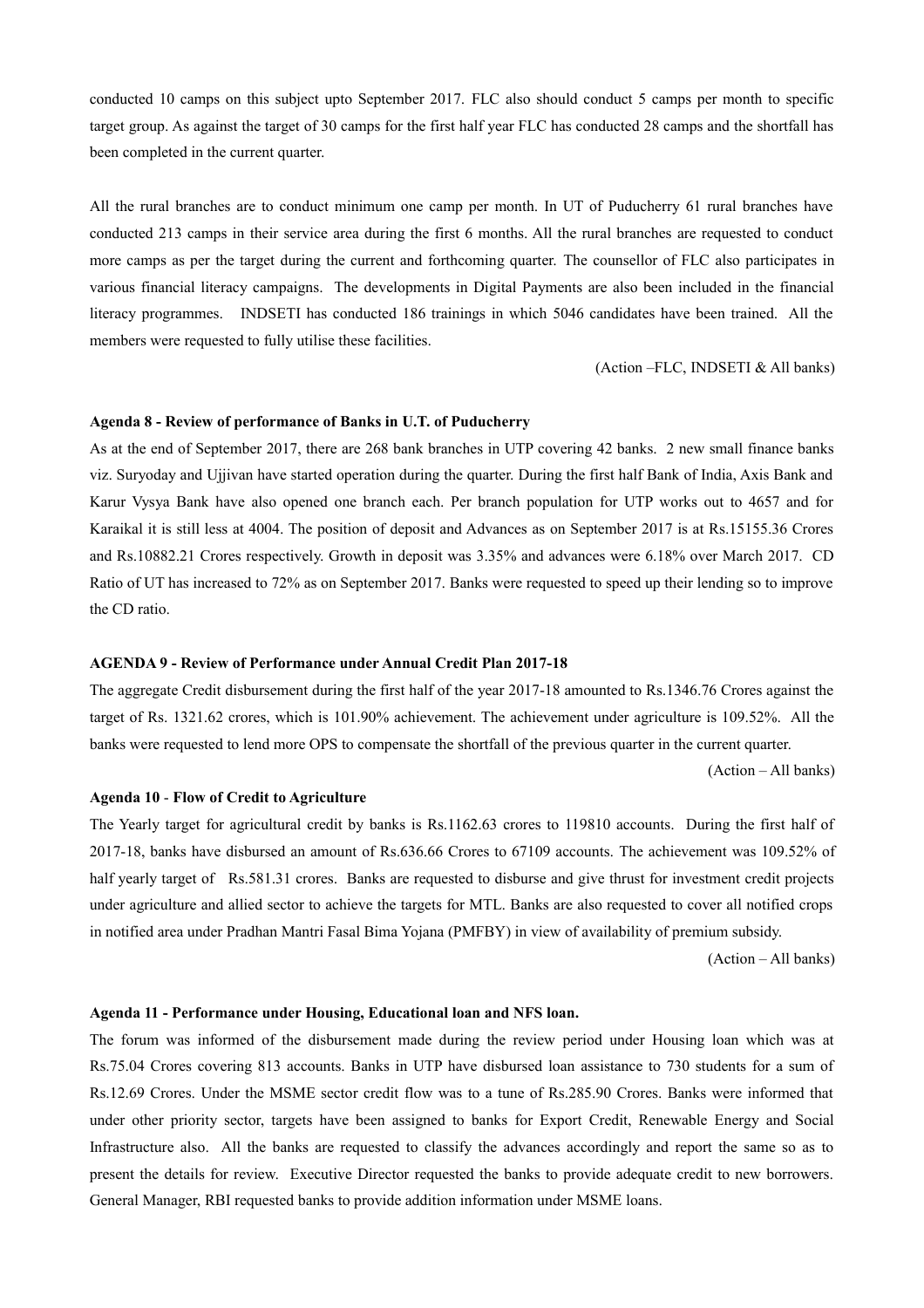Representative from National Housing Bank informed that even-though 813 housing loans have been provided only 28 accounts have been entered in the PMAY CLSS portal. He requested all the banks to enter the eligible cases in the portal and they are willing to provide training to banks regarding the scheme.

Hon'ble Revenue Minister informed that Educational Loan disbursement is at Rs.12 crores which is very less and due to stringent conditions being imposed by banks more students are not getting educational loans. Private incubation centre can be set-up in Puducherry. Industries Department can allot land for setting-up of the same. Young people are also interested in setting up of R & D centres. He informed that PIPDIC can also join with banks in the venture.

(Action – All banks)

## **Agenda 12 - Disbursement to Women, Minorities and SC/ST Community.**

Convener informed that the banks have disbursed an amount of Rs.57.07 Crores to 7277 beneficiaries of Minority Communities during the period under review and the outstanding advance to minority communities stood at Rs.1065.06 Crores which accounts to 15.46% of the total advances and Outstanding Advances to SC/ST communities as on 30.09.2017 was Rs.785.99 Crores and banks have disbursed an amount of Rs.38.60 Crores covering 3553 accounts. During the period under review 8676 women beneficiaries have been provided with credit to the tune of Rs.86.47 Crores.

Hon'ble Revenue Minister informed that awareness can be created regarding the various schemes among the minority community during the Friday Prayers of Muslims and Sunday Church Service with regard to Christians.

(Action – All banks)

#### **Agenda 13 - Performance under Kisan Credit Card, SHG Credit Linkage and Joint liability groups.**

Banks in UTP have issued 3406 new KCCs and extended credit assistance of Rs.35.18 Crores during the first half. During the period under review 328 new SHGs have opened bank accounts 1305 groups were credit linked to the tune of Rs.32.12 Crores and 521 groups' availed repeat finance amounting to Rs.11.71 Crores. Banks in UTP have extended credit to 123 Joint Liability Groups (JLGs) amounting to Rs.260 Lakhs. The forum requested the banks to actively participate in SHG and JLG financing.

General Manager NABARD requested banks to complete the conversion of all KCC to Rupay KCC and provide credit cards to all KCC accounts. Hon'ble Revenue Minister informed that JLG is a good concept and awareness is to be created. Banks can contact the local MLAs and develop co-ordination with the field level functionaries. Banks should also help in marketing of products developed by SHGs and tie-up with procurement agencies.

(Action – All banks)

#### **Agenda 14 - Performance under Government Sponsored Schemes in UT of Puducherry**

Applications are being submitted through online mode under PMEGP by the beneficiaries. Banks are requested to log in online to view the status of the applications and update the sanction details. Under PMEGP as on 31.10.2017, 27 applications have been sanctioned with margin money utilisation of Rs.58 lakhs as against the target of Rs.100 lakhs. Banks are requested to sanction all pending applications to surpass the target and inform the details to the concerned departments. Representative from PKVIB informed that the margin money target under PMEGP has been enhanced from 100 lakhs to 250 lakhs and the bank-wise targets would be communicated shortly. Hence he requested all the banks to consider the pending applications on merit and ensure achievement of the revised target. Zonal Offices of PKVIB has also been opened in rural and urban areas to improve the awareness and help the local youth to apply for various projects that will help in self employment ventures.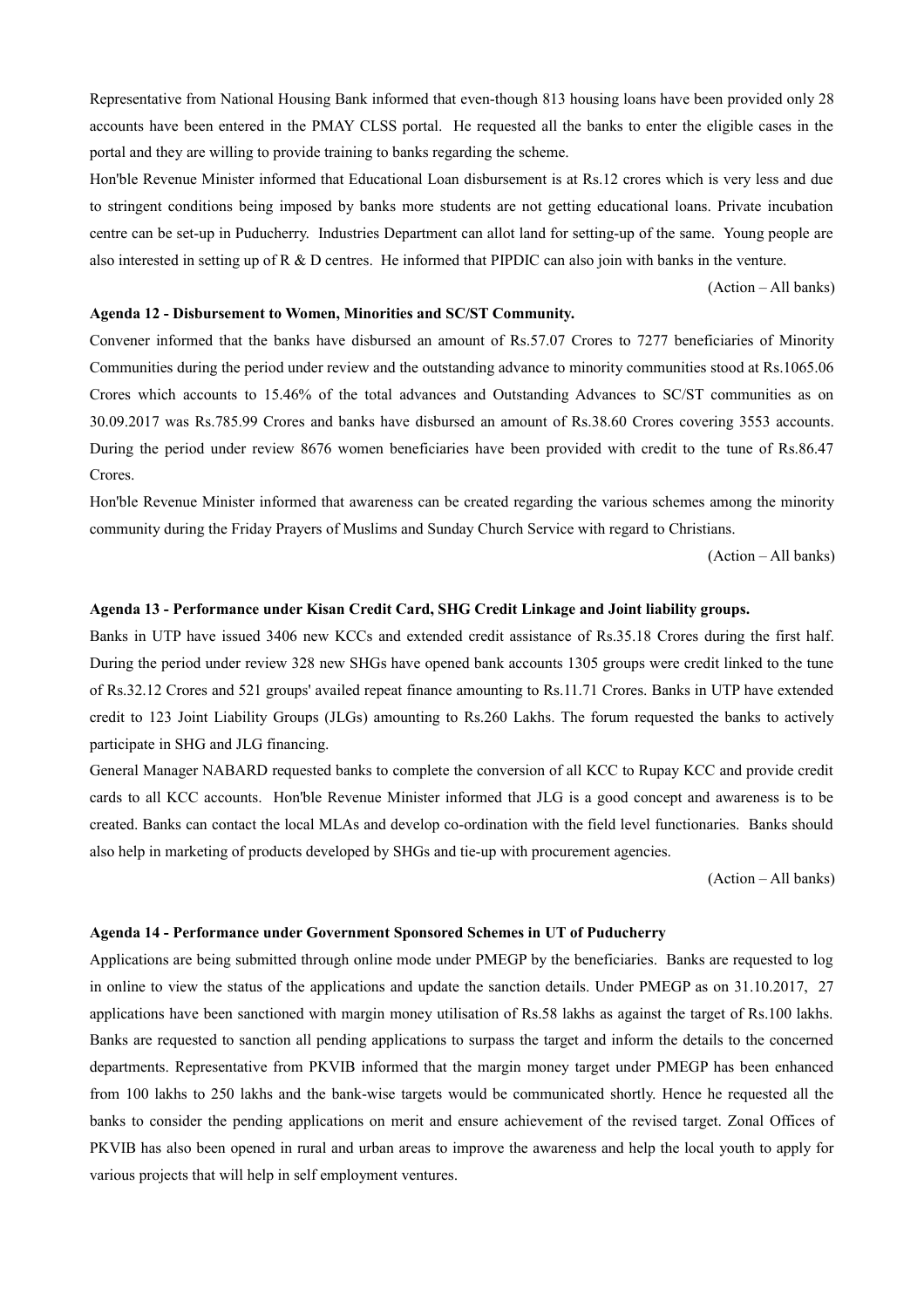A special scheme to provide Interest subsidy under SEP component of NULM is being implemented in Yanam region. In the month of November about 500 SHGs were provided with loan to the tune of Rs.24 Crore under the scheme.

(Action – Line Departments & banks)

#### **Agenda 15 - Review of Recovery Performance under Government Sponsored Schemes**

The forum was informed that the rate of recovery recorded under Priority Sector was 76%. The comparative details of NPA as on the same time last year and current quarter was also informed to the members. All the banks were requested to furnish full and complete DCB and NPA details.

#### **Agenda 16 – Submission of LBR 2 and LBR 3 Returns**

SLBC convener requested the member banks to continue their co-operation in ensuring correct and timely submission of Lead Bank Returns.

#### **Agenda 17 – Success Stories**

## **Success stories of an entrepreneur were presented for information of the forum.**

Smt Bhavani, aged 42 educated up to high school level. After her marriage she had been a good house wife. Her husband was working in an Export concern. Having more interest in business, she had decided to start her own business. Since her interest is more towards cooking and catering, she had selected this hotel business. She has approached Indian Bank, Kamaraj Salai for financial assistance. She has been sanctioned a loan of Rs 40.00 lakhs under Stand-Up India scheme for starting catering services. Now she is running a hotel in the name of PRAWN and CRAB. She has also given employment to 10 persons

Shri M Narasingaperumal aged 28 educated up to high school level. After working in various fields, finally he had selected Photography as his business. With sufficient experience in photo studio, he has decided to start his own venture. In this juncture he came to know about PMEGP scheme through his friends. State bank of India, ADB branch has sanctioned loan of Rs 3.75 lakhs under PMEGP scheme. After completing EDP training at INDSETI, Puducherry he had started his own Photo studio. Now he is very proud young Entrepreneur.

Both the entrepreneurs talked briefly about their experience before and after start of self employment venture and the hand holding support provided by Bank, Government Departments and training provided by INDSETI.

The meeting concluded with vote of thanks by Mr. Manoranjan Sahu, Chairman, Puduvai Bharathiar Grama Bank, Puducherry.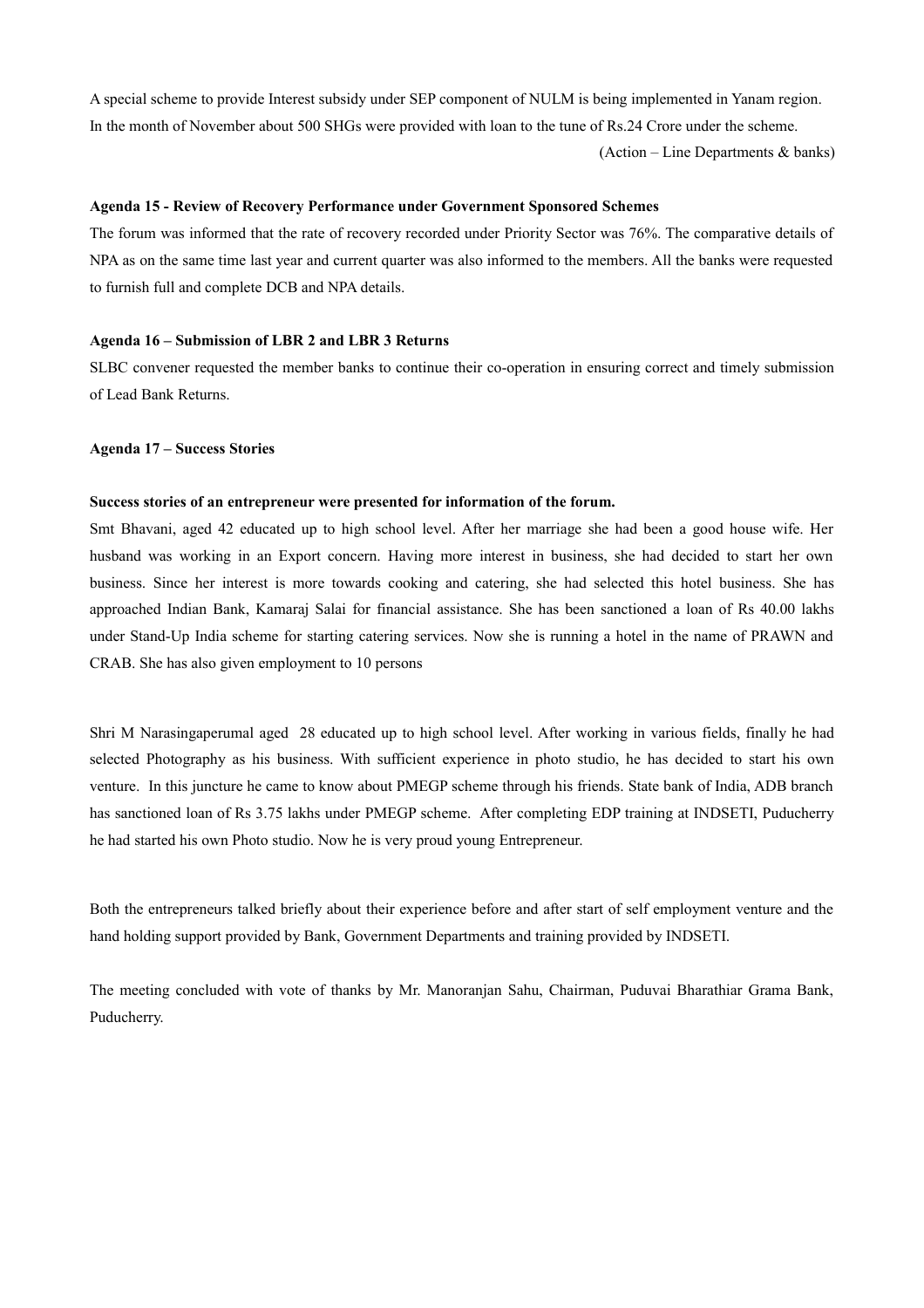# **List of participants of the SLBC convened on 27.12.2017**

| S.No. | Name (Sarvashri) | <b>Designation</b>       | <b>Institution</b>       |
|-------|------------------|--------------------------|--------------------------|
|       | MOHF Sajahan     | Hon'ble Revenue Minister | Government of Puducherry |
|       | Kishor Kharat    | MD & CEO                 | Indian Bank              |
|       | A Anbarasu I A S | Development Commissioner | Government of Puducherry |
| 4.    | A K Padhi        | General Manager          | NABARD, Chennai          |
|       | S Sathish Kumar  | Deputy General Manager   | RBI, Chennai             |
| 6.    | D Devaraj        | General Manager          | Indian Bank, Chennai     |
|       | B Veeraraghavan  | DGM, SLBC Convenor       | Indian Bank, Puducherry  |

## **BANKS/FINANCIAL INSTITUTIONS**

| S.No. | Name (S/Shree)        | Designation                      | <b>Bank</b>                |
|-------|-----------------------|----------------------------------|----------------------------|
| 1.    | Manoranjan Sahu       | Chairman                         | <b>PBGB</b>                |
| 2.    | J Ganesan             | Senior Regional Manager          | <b>IOB</b>                 |
| 3.    | Paritosh Kumar        | <b>Assistant General Manager</b> | Bank of India              |
| 4.    | S Veeranarayanan      | <b>Assistant General Manager</b> | <b>SBI</b>                 |
| 5.    | M Veerabhadran        | <b>Assistant General Manager</b> | <b>UCO Bank</b>            |
| 6.    | S Thiyagarajan        | <b>Assistant General Manager</b> | Reserve Bank of India      |
| 7.    | Edwin Prabhu          | <b>Assistant General Manager</b> | Reserve Bank of India      |
| 8.    | A Irysappan           | Managing Director                | <b>PCCLD Bank</b>          |
| 9.    | S Chandrasekar        | Lead District Manager            | <b>Indian Bank</b>         |
| 10.   | S N D Malleswara Rao  | Chief Manager                    | Allahabad Bank             |
| 11.   | S R Tagore            | <b>Chief Manager</b>             | <b>Bank of Baroda</b>      |
| 12.   | S K Vasanthakumar     | <b>Chief Manager</b>             | Corporation Bank           |
| 13.   | G Selvalakshmi        | Chief Manager                    | Central Bank of India      |
| 14.   | Joyal John            | <b>Chief Manager</b>             | South Indian Bank          |
| 15.   | N Kannan              | Divisional Manager               | Canara Bank                |
| 16.   | S Sundaram            | Lead Bank Officer                | <b>Indian Bank</b>         |
| 17.   | <b>B</b> Rajesh Kumar | <b>Assistant Vice President</b>  | <b>HDFC</b> Bank           |
| 18.   | N Thiyagarajan        | <b>Assistant Vice President</b>  | <b>YES Bank</b>            |
| 19.   | S Loganathan          | Counsellor                       | FLCC, Puducherry           |
| 20.   | P Augilane            | Director                         | <b>INDSETI, Puducherry</b> |
| 21.   | Uma Gurumurthy        | <b>DDM</b>                       | <b>NABARD</b>              |
| 22.   | K Pavan Kumar         | Senior Branch Manager            | Syndicate Bank             |
| 23.   | K V K Kishore Babu    | Senior Manager                   | Dena Bank                  |
| 24.   | R Boobalan            | Senior Manager                   | Punjab National Bank       |
| 25.   | K V Soundararajan     | Senior Manager                   | Suryoday SF Bank           |
| 26.   | S Manoharan           | <b>Assistant Vice President</b>  | Equitas SF Bank            |
| 27.   | S Ganesh              | <b>Branch Manager</b>            | Tamilnad Mercantile Bank   |
| 28.   | <b>B</b> Thiyagu      | Distribution Manager             | Ujjivan Small Finance Bank |
| 29.   | M Murugesan           | <b>Branch Manager</b>            | Ujjivan Small Finance Bank |
| 30.   | T K Madhumeena        | <b>Branch Manager</b>            | <b>ICICI</b> Bank          |
| 31.   | A Premkumar           | District Co-ordinator            | SBI                        |
| 32.   | S K Murugan           | Manager                          | PCCLD Bank                 |
| 33.   | C Bharathi            | Manager                          | Fedaral Bank               |
| 34.   | K Ravy                | Manager                          | <b>PSCB</b>                |
| 35.   | V Ramesh              | Manager                          | <b>SIDBI</b>               |
| 36.   | M Gowdilyan           | Manager                          | Karur Vysya Bank           |
| 37.   | M Yuvaraj             | Manager (RD)                     | IOB                        |
| 38.   | A R Saleem Raja       | Deputy Manager                   | City Union Bank            |